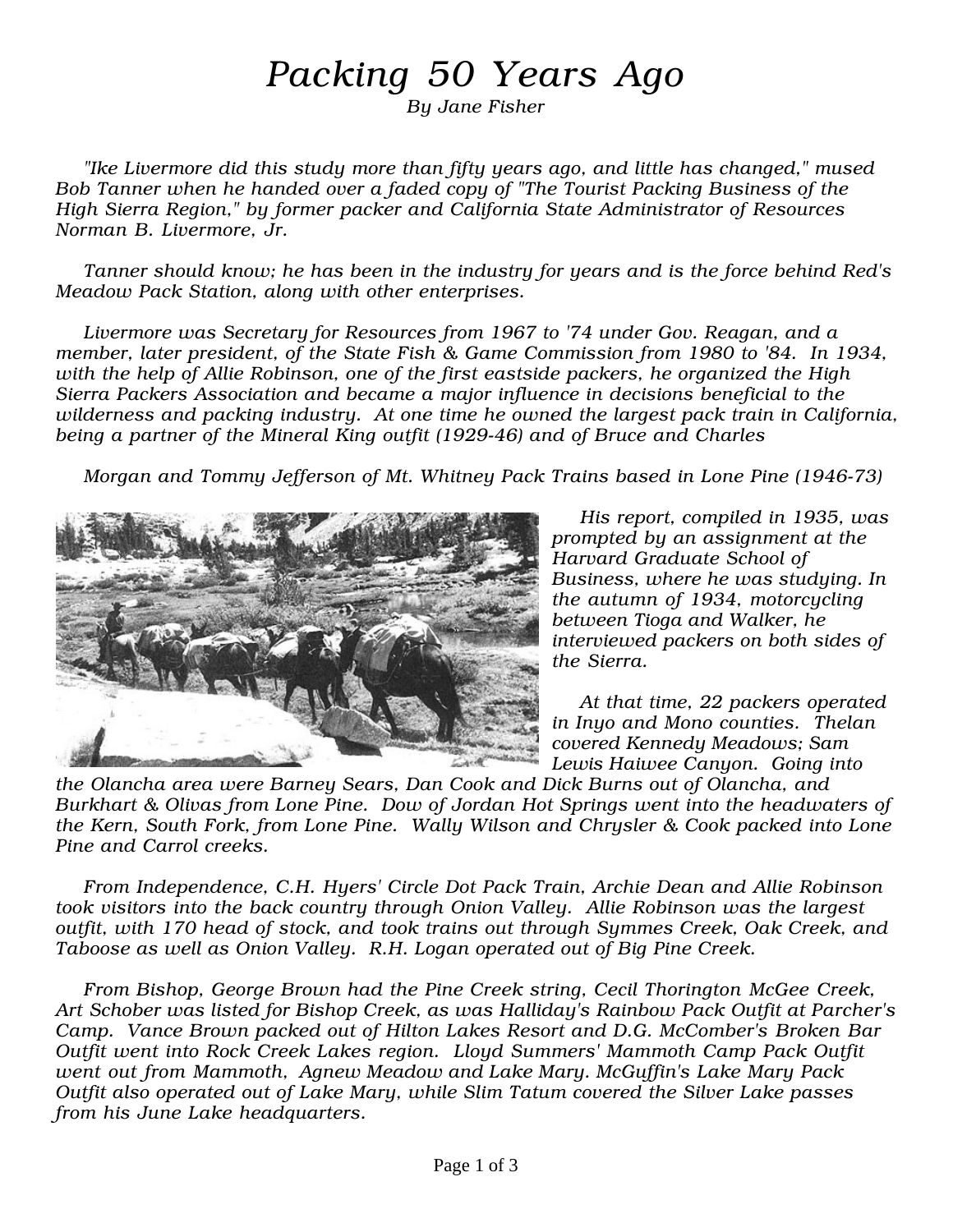To tell the adventures, history, campfire tales, and relationships of these pioneer packers to families throughout the two counties would take at least a thick volume. George Brown, for instance, was a respected Chief of the local Paiute Tribe; Brown, Tatum, Summers, Thorington, Schober, Olivas - all are familiar names with families firmly tied to the area. At least one campfire tale deals with who shot the coffee pot out of whose hands for harrassing his flock of trippers!

Livermore wrote of a High Sierra packing experience for the 1977 (8th Annual) Mule Days program. He told of feeling mighty lucky to have been assigned one of the 13 strings of mules used by Allie Robinson on a Sierra Club trip in 1938.

"First of all," he wrote, "Hightrippers don't see anything at all of the preparations at Independence or the deadheading to the point where the Club is first met. To the packers, these are in many ways the highlights of the trip."

When "Ike" arrived at Independence, he found the corrals a busy place, with packers arriving from all over the Valley. "Most of them, with a goodly sprinkling of Independence corral-fence sifters, were watching Allie at work in the corrals. Here, with two or three helpers, he was selecting out of more than 150 head the horses and mules that were to go on the Club trip.



"The stock was pretty well shod up, because Pete Buckley had been on hand for several weeks

to tend to the exceedingly tough job. And if you don't think I mean tough, just try and shoe a bronc mule some time. This year, there were ten of them on the High Trip. Allie says he wishes Luther Burbank had been a stock breeder. He might have been able to develop a strain of mules that are born with their shoes on!"

Each packer was issued his gear: pack saddles with rigging, pack blankets, snap ropes, a bell and a blind. They furnished their own saddles and equipment, including bedroll (weight not over 75 pounds!). During the four-day deadhead up the Valley, "no one seemed to know or care who the cook was going to be until after the fire was started. There was no grate, no equipment except frypan, coffeepot and stewpot. Dishwashing was a hasty if not painstaking chore, and the drying was mostly done by air (circulating naturally over a used mule pack cover). But everyone got happily and healthily nourished, which after all is the main thing. In the evening we'd sit around the campfire awhile where the favorite occupation was to 'run mustangs,' i.e. to lay dreamy plans for capturing wild Nevada horses. This didn't last far into the night, though, because the regular rising hour was four.

"Hightrippers' opinions of packers seem to range all the way from disdain through indifference up to admiration," Livermore wrote. "Packers, on the other hand, have a rather uniform and understandable if not quite fair opinion of the Club members" . . . "a feeling of